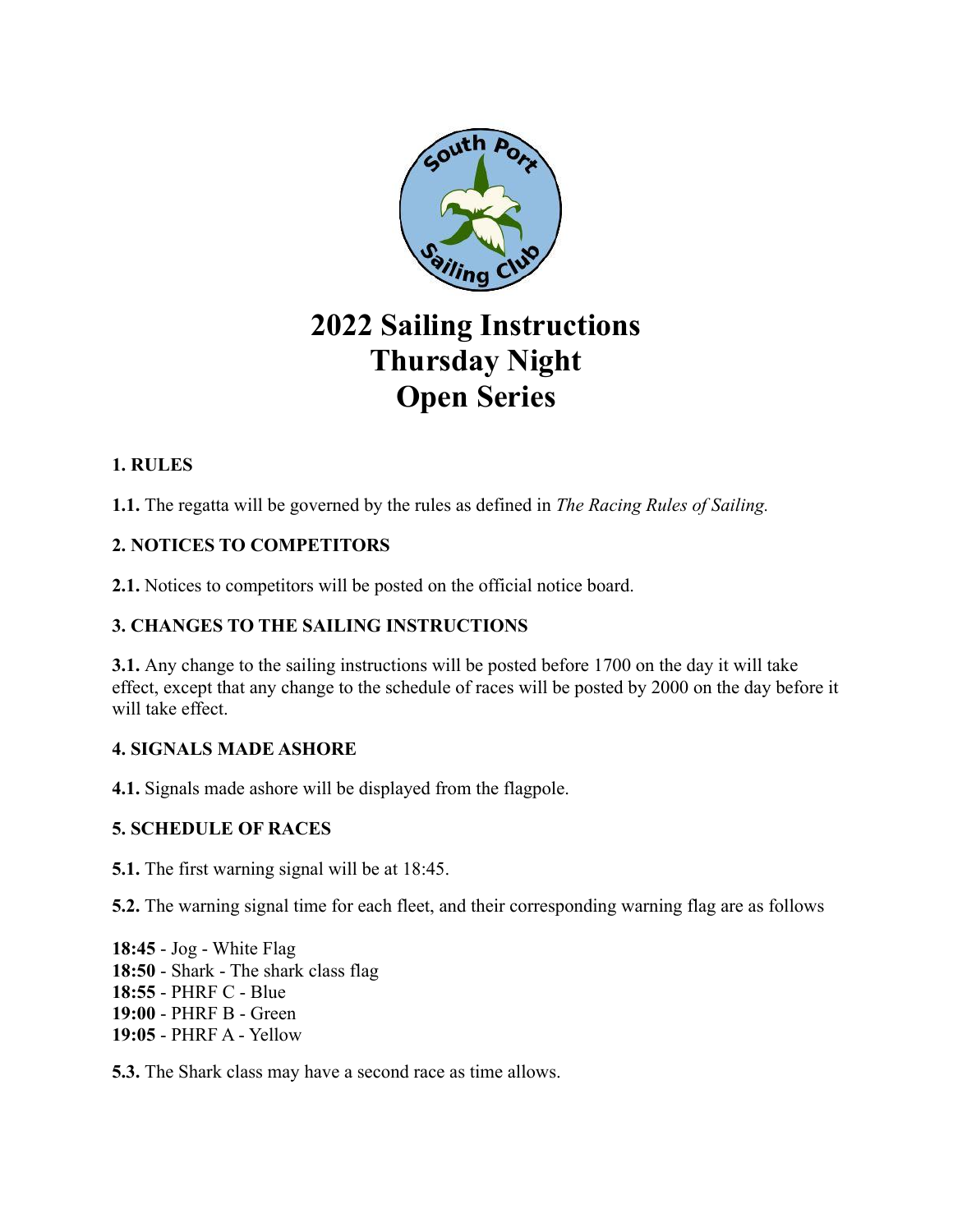**5.4.** A fleet that does not have at least 5 entries will be grouped with another start. Racers will be notified of this at least 1 hour before the first warning flag.

### **7. THE COURSES**

**7.1.** Before the first warning signal, the RC will display the course identification number or the course to be sailed as detailed in the standard course bearings table.

**7.2.** The course diagrams are on the pages following SI 12. They show the courses, the order in which marks are to be passed, and the side on which each mark is to be left.

**7.3.** JOG and PHRF fleets will race course A, while the Shark fleet will race course B.

#### **8. THE START**

**8.1.** Races will be started by using RRS 26.

**8.2.** The starting line will be between a mast displaying an orange flag on the race committee vessel and the course side of the starting mark.

#### **9. CHANGE OF COURSE**

**9.1.** The course for the PHRF and JOG fleets may not be changed but can be shortened. The RC will alert competitors of the new finish line before the last leg of the shortened course.

**9.2.** The course for the Shark fleet may only be changed or shortened at the leeward mark. The RC will signal the new course with the course identification number (this changes rule RRS  $33(a)(1)$ ) or shortened course as the competitors approach the leeward mark.

#### **10. THE FINISH**

**10.1.** The finishing line will be between a mast displaying a blue flag on the race committee vessel and the course side of the finishing mark.

**10.2.** The finishing mark for all classes will be Mark O**.** If the RC boat leaves station at Mark O, the Shark class finishing line will be between Mark O and the orange ball placed by the RC before they leave. Competitors in the Shark class then need to record their own finishes.

#### **11. SCORING**

**11.1.** One race is required to be completed to constitute a series.

**11.2. (a)** When fewer than 5 races have been completed, a boat's series score will be the total of her race scores.

**11.2. (b)** When 5 or more races have been completed, a boat's series score will be the total of her race scores excluding her worst score.

**11.3.** Rule RRS A5.3 applies.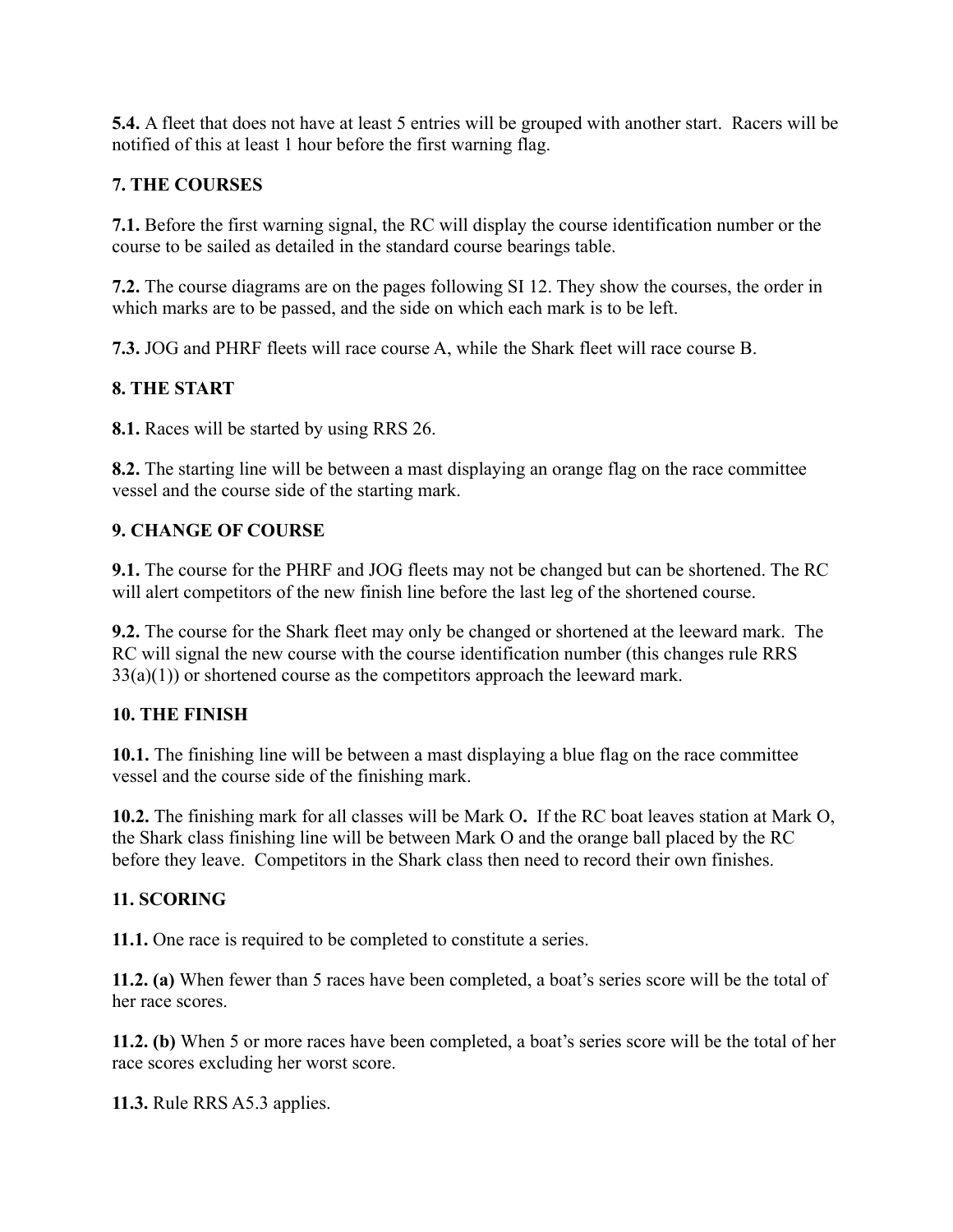## **12. PROTESTS AND REQUESTS FOR REDRESS**

**12.1.** Protest forms are available at the race office. Protests and requests for redress shall be delivered there within the appropriate time limit.

**12.2.** For each class, the protest time limit is 60 minutes after the RC boat docks.

**12.3.** Notices will be posted no later than 60 minutes after the protest time limit to inform competitors of hearings in which they are parties or named as witnesses and where the hearings will be held.

| <b>Standard Course Bearings</b> |                                                                                                                           |                                   |             |
|---------------------------------|---------------------------------------------------------------------------------------------------------------------------|-----------------------------------|-------------|
|                                 | Course #1   Course #2   Course #3   Course #4                                                                             |                                   |             |
|                                 | $S\rightarrow 1$ 45° $S\rightarrow 2$ 90° $S\rightarrow 3$ 135° $S\rightarrow 4$ 180°                                     |                                   |             |
|                                 | $1\rightarrow 7$ 270° $ 2\rightarrow 8$ 315° $ 3\rightarrow 1$ 0° $ 4\rightarrow 2$ 45°                                   |                                   |             |
|                                 | $7\rightarrow 5$ 180° $ 8\rightarrow 6$ 225° $ 1\rightarrow 7$ 270° $ 2\rightarrow 8$ 315°                                |                                   |             |
|                                 | $5\rightarrow 1$ $45^{\circ}$ $6\rightarrow 2$ $90^{\circ}$ $7\rightarrow 3$ $135^{\circ}$ $8\rightarrow 4$ $180^{\circ}$ |                                   |             |
|                                 | $1\rightarrow 5$ 225° $ 2\rightarrow 6$ 270° $ 3\rightarrow 7$ 315° $ 4\rightarrow 8$                                     |                                   | $0^{\circ}$ |
|                                 | $5\rightarrow F$ $45^{\circ}$ $6\rightarrow F$ $90^{\circ}$ $7\rightarrow F$ $135^{\circ}$ $8\rightarrow F$ $180^{\circ}$ |                                   |             |
| Course $#5$                     |                                                                                                                           | Course #6   Course #7   Course #8 |             |
|                                 | $S\rightarrow 5$ 225° $\mid S\rightarrow 6$ 270° $\mid S\rightarrow 7$ 315° $\mid S\rightarrow 8$                         |                                   | $0^{\circ}$ |
| $5 \rightarrow 3$               | $90^{\circ}$ 6 $\rightarrow$ 4 135° 7 $\rightarrow$ 5 180° 8 $\rightarrow$ 6 225°                                         |                                   |             |
| $3\rightarrow 1$                | $0^{\circ}$ 4 $\rightarrow$ 2 45° 5 $\rightarrow$ 3 90° 6 $\rightarrow$ 4 135°                                            |                                   |             |
|                                 | $1\rightarrow 5$ 225° $ 2\rightarrow 6$ 270° $ 3\rightarrow 7$ 315° $ 4\rightarrow 8$                                     |                                   | $0^{\circ}$ |
| $5 \rightarrow 1$               | $45^{\circ}$ 6 $\rightarrow$ 2 90° 7 $\rightarrow$ 3 135° 8 $\rightarrow$ 4 180°                                          |                                   |             |
|                                 | $1 \rightarrow F$ 225° $2 \rightarrow F$ 270° $3 \rightarrow F$ 315° $4 \rightarrow F$                                    |                                   | $0^{\circ}$ |